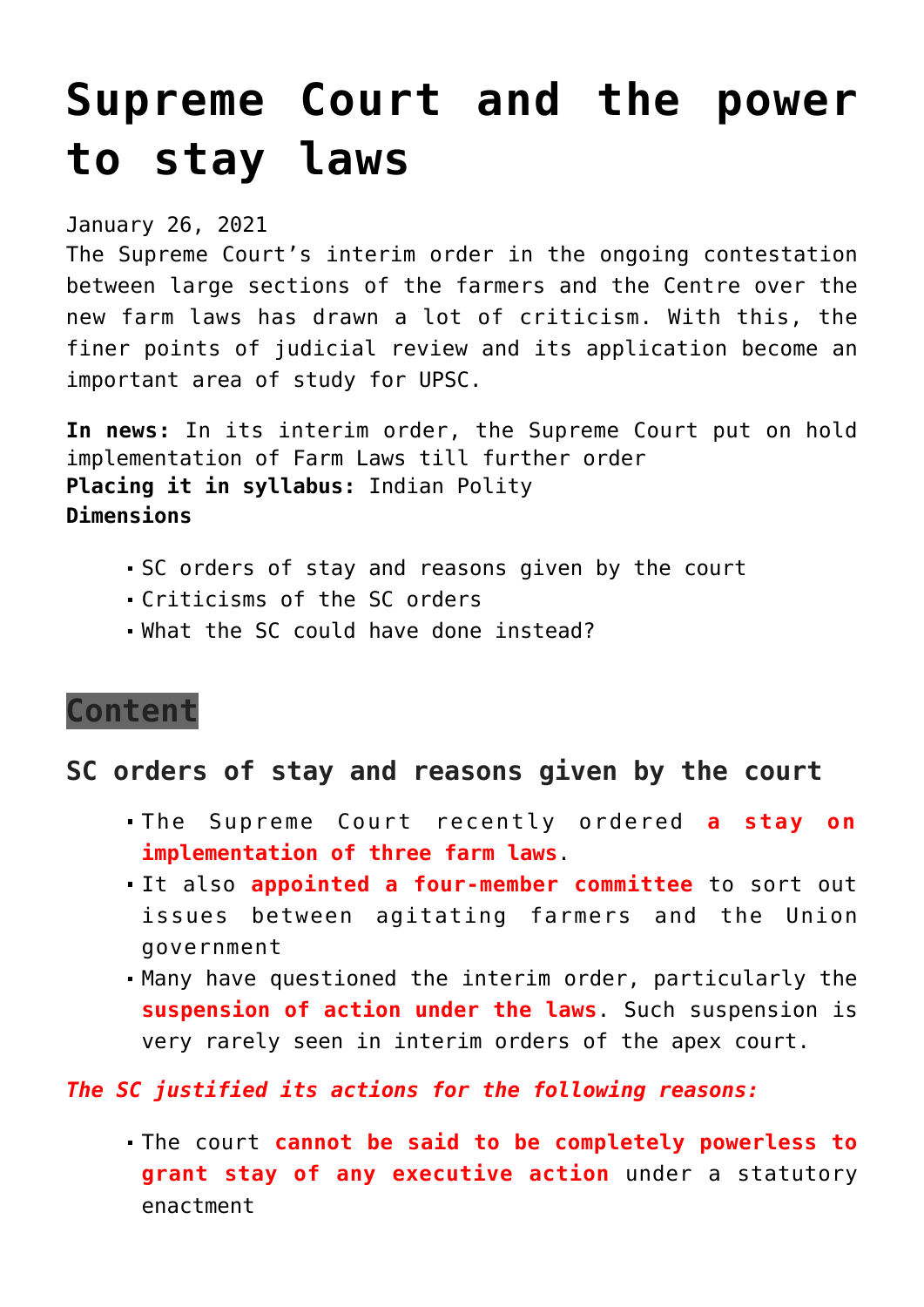- It made a **distinction between staying a law and staying its implementation** or any action under it.
- The court said, it is only in the **wake of the government's perceived failure that the Court has chosen to intervene**
- The court also cited an order passed by another Bench of the Supreme Court in September 2020 on the **Maratha reservation issue**.
- It had directed that admissions to educational institutions for 2020-21 and appointments to posts under the government shall be made without reference to the reservation provided under the relevant legislation.
- The SC also observed that a **stay on the farm laws' implementation may assuage the hurt feelings of farmer**s and encourage them **to come to the negotiating table**.

**Judicial Review under Indian Constitution**In **Article 245**, the role of law-making is conferred on the Legislature and the task of securing the Constitutional Rights is conferred on the Judiciary under **Article 13 and 32**.

**Judicial review** basically means **reviewing and striking down the legislation** that violates the constitution's basic structure.

Under the broad framework of judicial review under the Constitution, the **Supreme Court and High Courts** have the **power to declare any law unconstitutional** if :

- It is ultra vires (or, contrary to any provision) of the Constitution
- it violates any of the fundamental rights,
- it is repugnant to a central law on the same subject or
- has been enacted without legislative jurisdiction.

### **Criticisms of the SC orders**

The Attorney General argued that laws made by the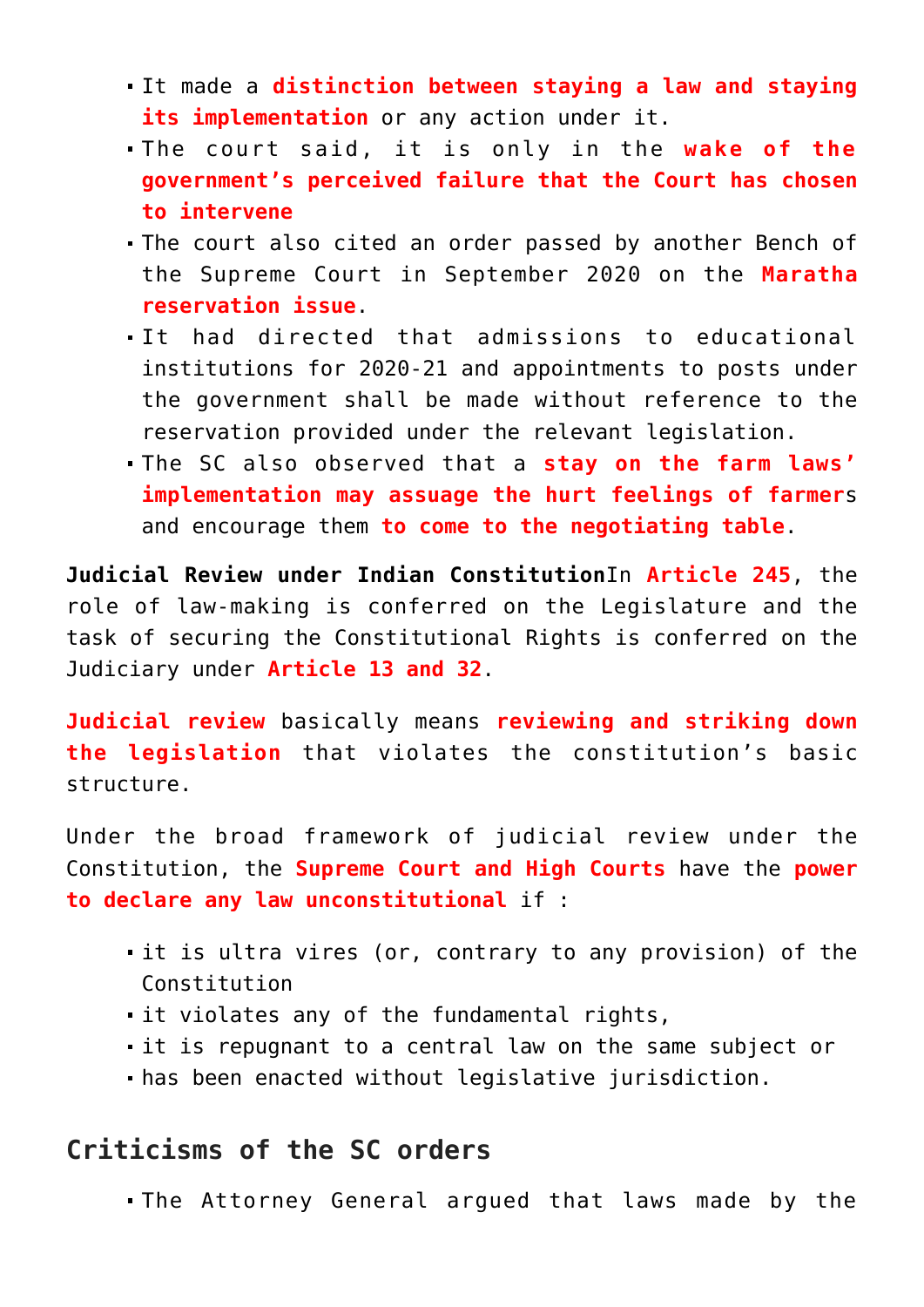legislature should not be ordinarily stayed, because there is a presumption of **constitutionality in favour of the laws**

- Constitutional courts and legal scholars generally disapprove interim orders staying or suspending laws enacted by the legislature.
- They argue that unless there are compelling reasons a law should not be stayed.

#### *The arguments given for this are:*

- Suspending a law made by the legislature **goes against the concept of separation of powers**. The interim orders encroach on to the domain of the other two organs of the state, the legislature and the executive.
- The v**alidity of a law should be considered** normally **only at the time of final adjudication**, and not at the initial stage.
- There is a **presumption that every law enacted by any legislature is constitutional** and valid. The onus is on **those challenging it to prove that it is not**
- If there is a lack of constitutional validity, or absence of legislative competence (that is, the legislative body concerned lacks the jurisdiction to enact the law in question)- only then a law can be stayed.

#### **What the SC could have done instead?**

- The Court could have chosen to stick to its judicial adjudication role.
- It could have intervened in the form of adjudicating key questions of the constitutionality of the laws.

**Examples of Judicial interference at interim stage**Case law suggests that in some cases, High Courts indeed stayed the operation of some laws. However, the Supreme Court took a contrarian view in these cases.